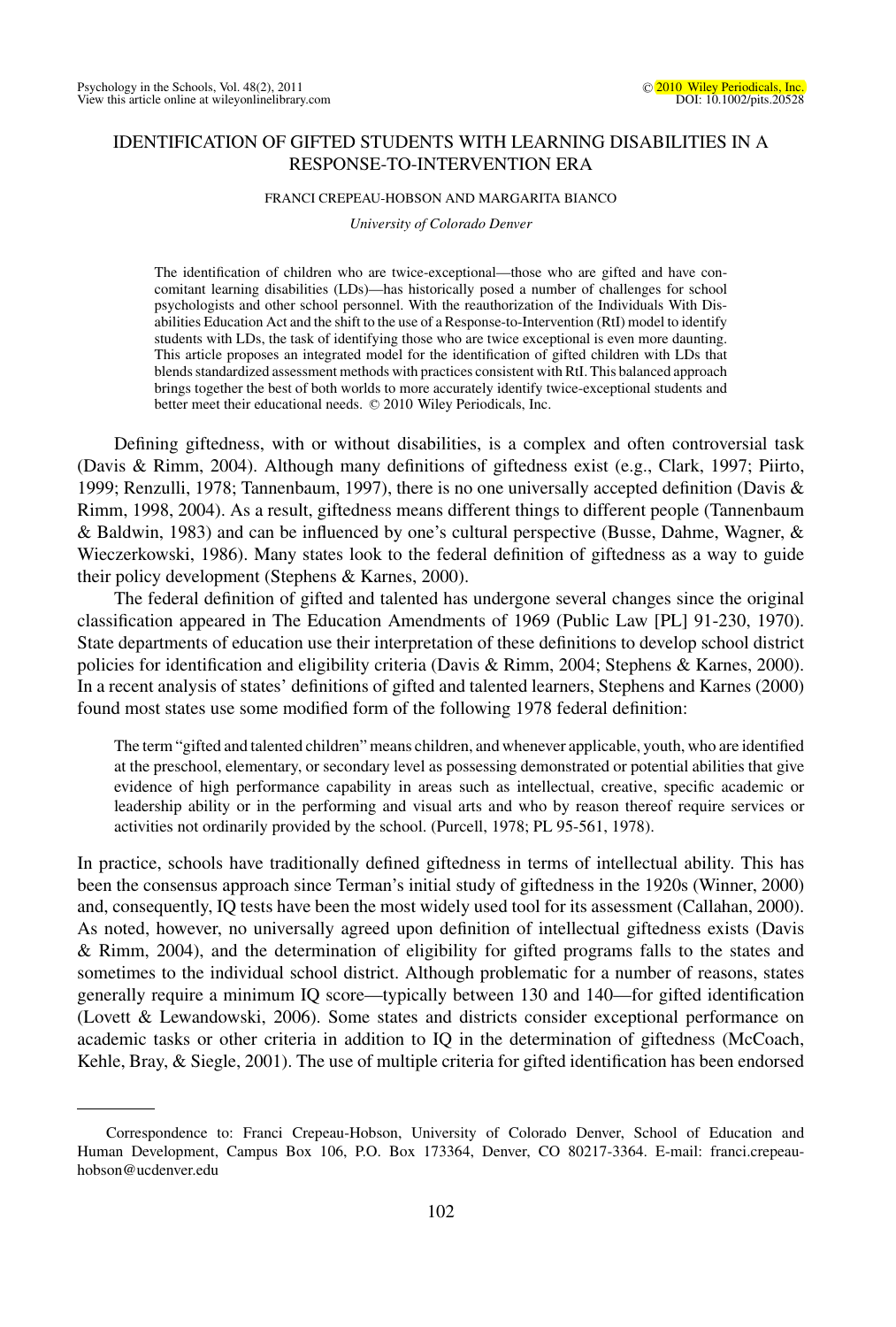for decades by leading scholars in the field (e.g., Brody & Mills, 1997; Ford & Grantham, 2003; Nielsen, 2002; Renzulli, 2003; Silverman, 2003). For example, Renzulli's (1978, 1986, 2005) wellknown three-ring conception of giftedness includes three interacting clusters of traits: above average ability, high levels of task commitment, and high levels of creativity. Renzulli (1990, 2005) advocates for the use of both test scores and nontest criteria, including teacher nominations, in the identification of gifted students.

### TWICE-EXCEPTIONAL LEARNERS

Increasing attention has been given to identifying characteristics of gifted students with learning disabilities (LDs; Beckley, 1998; Nielsen, 2002). This population has been defined as "those who possess an outstanding gift or talent and are capable of high performance, but also have an LD that makes some aspect of academic achievement difficult" (Brody & Mills, 1997, p. 282). In other words, twice-exceptional children are those who are both gifted and have an LD—children of superior intellectual ability who exhibit a significant discrepancy in their level of academic performance based on what would be expected based on their general intellectual ability (McCoach et al., 2001). These children tend to demonstrate higher academic potential than their average-ability peers and thus are less likely to be referred for special education eligibility testing (Brody & Mills, 1997). At the same time, the child's disability may mask the giftedness (Baum, 1990). This masking can make the twice-exceptional student appear to have average abilities and achievement. Because of these issues, gifted students with LDs are less likely to be identified for either exceptionality (McCoach et al., 2001; Ruban & Reis, 2005).

### LDS AND RTI

LDs were first identified as a category of special education by the federal government in 1977. The definition of LD has generally been consistent over time and legislation and includes reference to a disorder in one or more of the basic psychological processes (Volker, Lopata, & Cook-Cottone, 2006) and low achievement in one or more academic areas. Since the inclusion of LD as a disability in federal law, the use of a discrepancy between a child's IQ and achievement scores has been the predominant method for identifying this type of disability, although the actual discrepancy model used varies widely by state. The consequences of this variation, as well as with the use of such models, have raised issues of equity, accuracy, timeliness, outcomes, feasibility, and consistency. For example, much concern has been expressed regarding the overidentification of students with LDs. Kavale, Holdnack, and Mostert (2005) noted an increase of approximately 150% in the LD population. Another problem is the significant variability in the number of children identified with LD from setting to setting. Prevalence rates have been found to range from 2% to 7% across states (Coutinho, 1995). Other concerns include the disproportional representation of English language learners identified as having LDs (Artiles & Trent, 2000), the lack of focus on the student's needs rather than test scores, and the length of time it takes for a discrepancy to become large enough to observe (Vaughn, Linan-Thompson, & Hickman, 2003). Due to these difficulties, many have referred to a discrepancy model as a "wait to fail" paradigm.

With the 2004 reauthorization of the Individuals with Disabilities Education Act (IDEA), school districts were given more flexibility in their use of evaluation procedures for determining whether a student has an LD. This revision allows districts an opportunity to address concerns with the aptitude– achievement discrepancy model and develop more appropriate identification practices for students who are suspected of having an LD. One of the most frequently suggested alternatives to the use of an IQ –achievement discrepancy paradigm is the implementation of a Response-to-Intervention (RtI) model. First conceptualized by Heller, Holtzman, and Messick (1982), the term "Response to Intervention" is used to describe a systematic problem-solving process within a coordinated system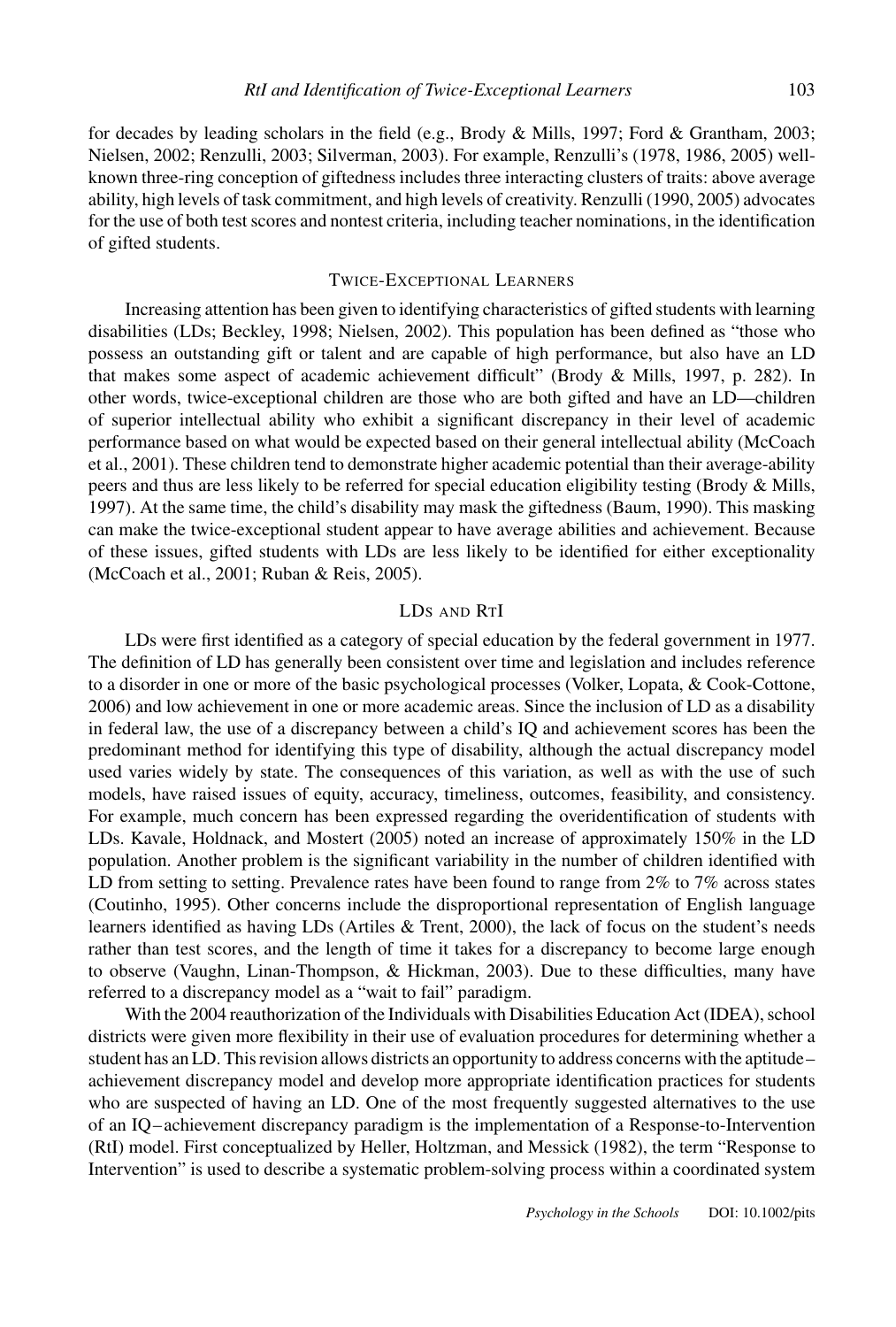of early intervention services designed to facilitate early recognition of students' difficulties and to provide for a data-based method for evaluating the effectiveness of the instructional approaches used. The focus in this process is on the instructional methodologies used rather than on identifying individual student differences. This approach relies on the use of scientific, research-based, instructional practices and frequent assessments or probes to provide the data necessary to make decisions about student progress and the need for more intensive intervention (Fuchs, Mock, Morgan, & Young, 2003). This multitier system of intervention is recommended as a way to use educational problem solving across all levels of planning, implementation, and evaluation that is consistent with federal legislation and scientific research (Batsche et al., 2005). RtI models in combination with other Individuals with Disabilities Education Improvement Act (IDEIA) criteria and safeguards (e.g., multidisciplinary team decisions) can provide more immediate help to struggling students and, when implemented in culturally and linguistically responsive ways, reduce inappropriate identification of disabilities.

#### RTI AND TWICE-EXCEPTIONAL LEARNERS

Despite an abundance of literature on the use of RtI as a model for serving and identifying students with LDs (e.g., Berninger, 2006; Kavale & Spaulding, 2008; Marston, 2005), to date little has been written about the potential promise and possible problems with using RtI to identify and address the needs of gifted students with LDs. In fact, with the exception of a recent special issue of *Gifted Child Today* (Hughes & Coleman, 2009), using RtI with gifted learners has not been discussed in the literature (Bianco, in press).

A recent position paper on RtI, issued by the Council for Exceptional Children (CEC; 2007) specifically addressed the needs of gifted children with disabilities and, by doing so, invited gifted education professionals to be part of the RtI dialogue. The recognition that the educational needs of gifted learners with disabilities must be addressed by "access to a challenging and accelerated curriculum, while also addressing the unique needs of their disability" (CEC, 2007, p. 2) encourages researchers and advocates to explore how RtI can be conceptualized not only to meet the needs of gifted students with disabilities, but to meet those of *all* potentially gifted learners. In fact, The Association for the Gifted, a division of CEC (CEC-TAG), reiterated this in their recent position statement by recognizing the potential of an RTI framework for gifted learners.

. . . the Response to Intervention model be expanded in its implementation to include the needs of gifted children. The use of the RTI framework for gifted students would support advanced learning needs of children in terms of a faster paced, more complex, greater depth and/or breadth with respect to their curriculum and instruction (CEC-TAG, 2009, p. 1).

Despite this endorsement of the use of an RtI model with gifted learners, in its present form, RtI may not be especially useful for identifying gifted students at Tiers 1 and 2 (Volker et al., 2006), including those with concomitant learning disorders. One distinguishing, and often complex, characteristic of gifted students with LDs is how each exceptionality intersects the other. These children tend to demonstrate higher academic potential than their average-ability peers and thus are less likely to be referred for special education eligibility testing (Brody & Mills, 1997). At the same time, the child's disability may mask the giftedness (Baum, 1990). Because a student's superior intellectual abilities may mask his or her LDs, and vice versa, many twice-exceptional students appear to have average abilities and achievement (McCoach et al., 2001; McCoach, Kehle, Bray, & Siegle, 2004), making them less likely to be identified with either exceptionality. It is precisely this "masking" of ability and disability that warrants concern as we examine RtI as an identification protocol for twice-exceptional students.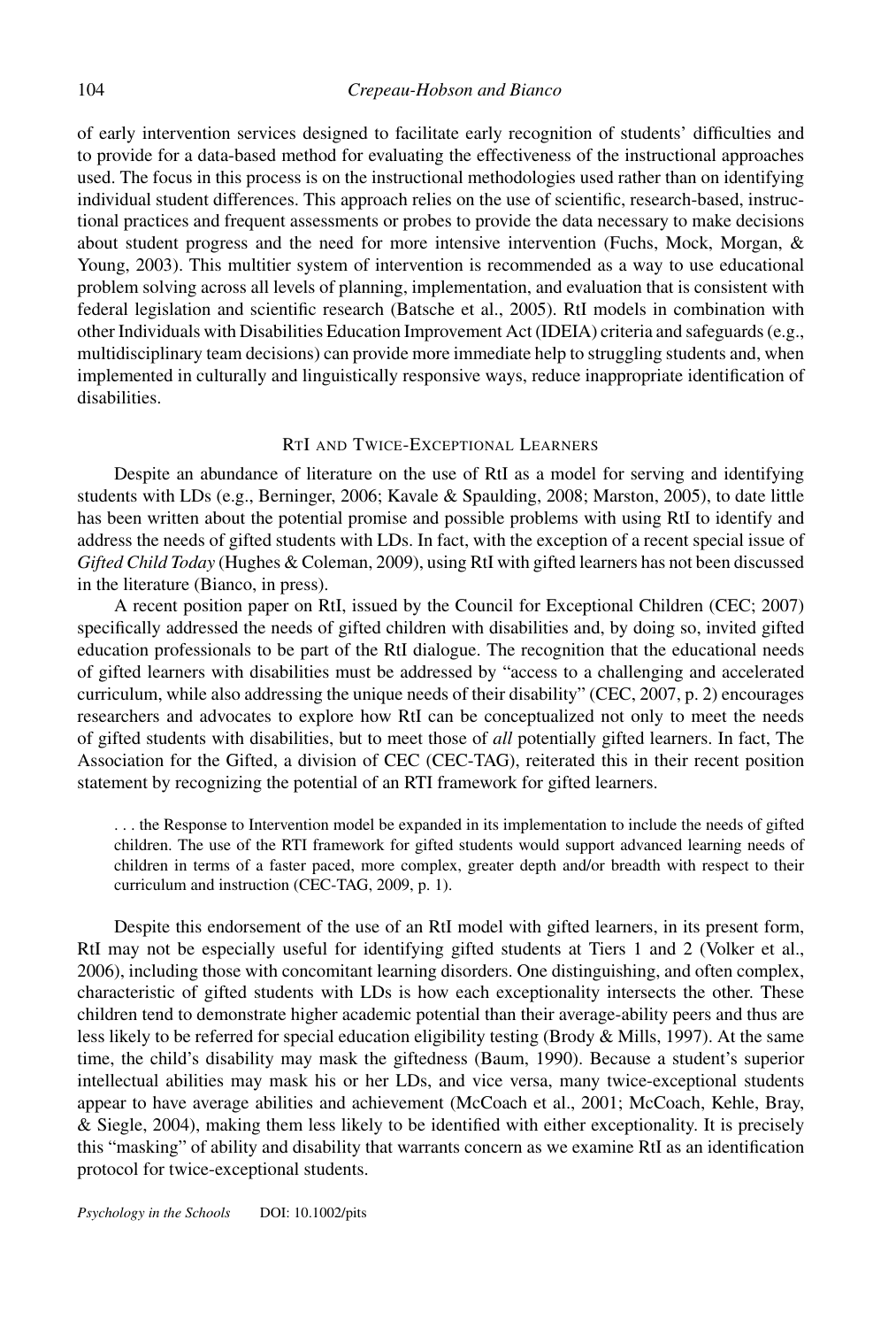The cornerstone of an effective RtI model is the ability to identify students who are struggling early so that intervening strategies can be implemented and measured and student responsiveness can be assessed through ongoing progress monitoring. In most RtI models, Tier I benchmark data are collected throughout the school year by using curriculum-based measures. School personnel evaluate these classroom data to identify those students who, for example, may be failing to meet grade-level benchmark expectations. Herein lies the challenge for identifying gifted students with LDs: RtI without a measure of psychological or cognitive functioning at one of the tiers will likely fail to identify gifted students with LDs (Ofiesh, 2006). Yet, some states (e.g., Colorado) have mandated the use of RtI exclusively in the identification of LDs, with no mention of *any* assessment of cognitive processes in the eligibility criteria [Colorado Exceptional Children's Education Act s.08(6)(B)(II); 300.309 (2009)]. These regulations, in which the final RtI tier includes only a problem-solving approach and no assessment of cognitive ability or psychological processing, ignore the federal definition of LDs (Ofiesh, 2006) and do not address the multifaceted nature of LDs (Scruggs & Mastropieri, 2003). In addition, RtI models lack verifiable technical adequacy and identifiable methods that will reduce overidentification of LDs (Scruggs and Mastropieri).

Considering these limitations, it is not surprising that many recommendations for identifying students with LDs advocate for a balanced, integrated approach to identifying LDs that uses both RtI and a comprehensive evaluation of the basic psychological processes (e.g., Hale, Kaufman, Naglieri, & Kavale, 2006; Ofiesh, 2006; Volker et al., 2006). Moreover, the use of standardized assessment tools of cognitive ability and/or cognitive processes has been recommended for identification of the twice-exceptional learner (Brody & Mills, 1997; McCoach et al., 2001; Nielsen, 2002; Silverman, 2003; Volker et al., 2006). To accurately identify and meet the needs of gifted/LD children, an integrative approach that draws on the strengths of both RtI and standardized assessment practices also makes conceptual sense for these students (Volker et al., 2006). Without such a balanced and comprehensive approach to identification, the needs of many gifted students with LDs will continue to go unrecognized and unserved.

The model we propose takes into consideration the statutory definitions of LD and the potential contributions that cognitive processing evaluation data can provide in understanding and helping the twice-exceptional learner. This model also honors the promise of RtI to aid in a well-integrated and seamless system of instruction and intervention that is guided by student performance data (Ehren, Montgomery, Rudebusch, & Whitmire, 2007). Furthermore, the proposed model will result in the collection of multiple types of assessment data that will increase diagnostic accuracy and help direct intervention efforts (Hale & Fiorello, 2004; Mather & Gregg, 2006) of gifted learners who have concomitant LDs. Thus, this model is the blending of both approaches.

## AN INTEGRATED MODEL FOR IDENTIFYING GIFTED STUDENTS WITH LDS

As with other three-tier models, intervention and identification begin at Tier 1. Tier 1 is the instruction and assessment that occur in the general education classroom. This first tier should provide students with multiple opportunities to explore, develop, and demonstrate all interests, strengths, and talents so that their potential can emerge (Gentry, 2009). Instruction, curriculum, and services that match learners' abilities, interests, and skills are provided in the general education setting (Brown & Abernethy, 2009). Central to Tier 1 is the practice of universal screening (National Association of State Directors of Special Education [NASDSE], 2005), which generally is based on grade-level core curriculum in the form of curriculum-based measurement (CBM). To increase the utility of an RtI framework in the identification of gifted students, above-grade-level screening instruments should also be incorporated into screening practices (Brown & Abernethy, 2009). Data from these tools can help teachers identify those students who may need intensive, strengths-based interventions. By using multiple-grade-level screening tools, the needs of all students, including those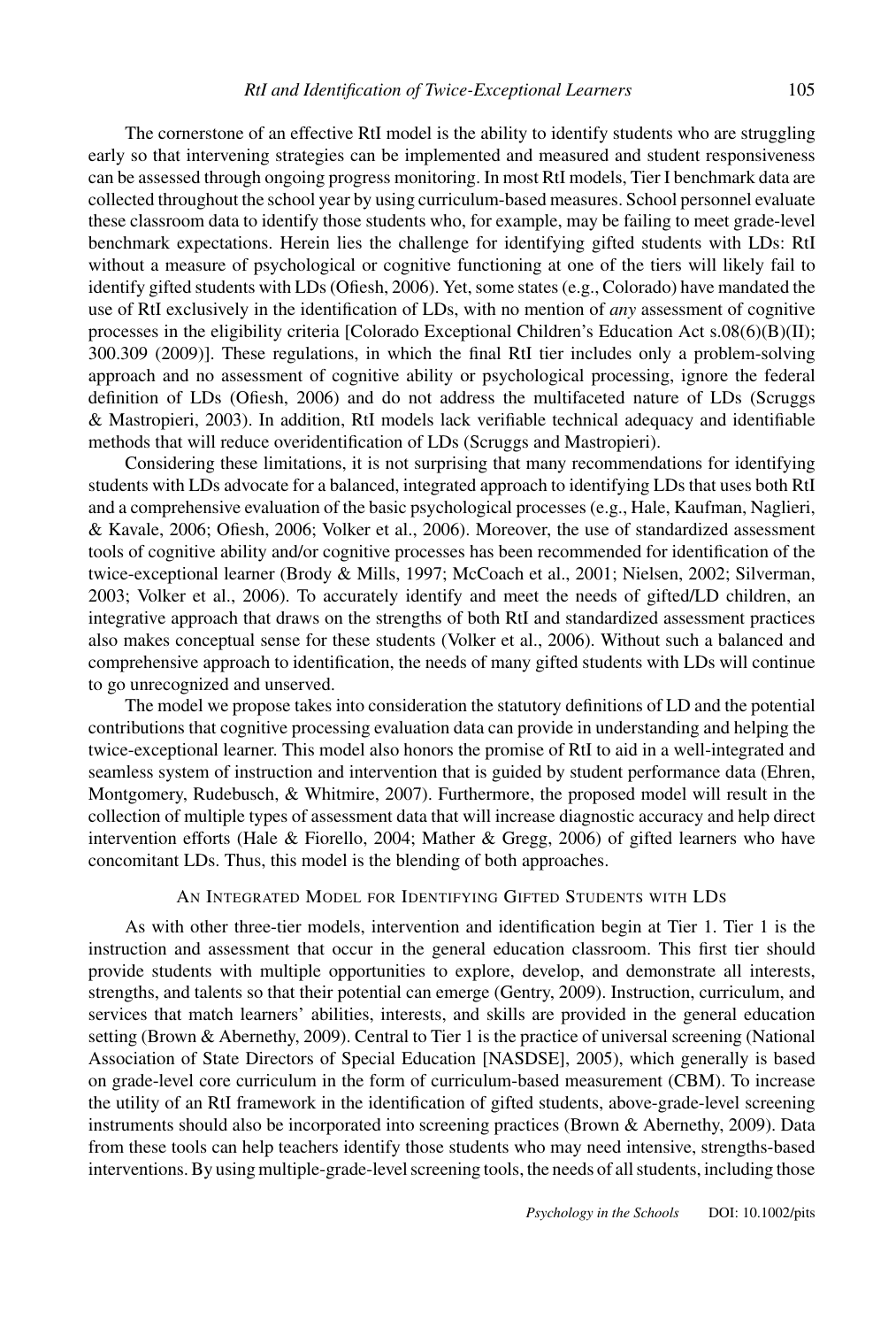who are twice exceptional will more likely be identified. Teachers and other school professionals need to pay particular attention to how students display their areas of strengths and challenges in the general education classroom. As previously mentioned, twice-exceptional students frequently perform on grade level, which poses unique challenges for identifying either exceptionality. When school professionals dig deeper, however, they may find a student who has creative ideas for his or her writing project but cannot write in complete sentences or a student who learns complex mathematical concepts quickly but struggles with simple computation problems.

Data obtained at Tier 1 can be used to guide interventions at Tier 2. For example, gifted students can receive differentiated instruction and enrichment opportunities within the core curriculum (at or above grade level) in greater depth or at an accelerated pace in those areas in which they excel (Coleman & Hughes, 2009). The Hale and colleagues (2006) model for LDs includes an individualized problem-solving approach at Tier 2. Similarly, for students who are twice exceptional, greater collaboration with other school specialists, such as the special education teacher, reading specialist, and the school psychologist is necessary to plan and develop a dually differentiated curriculum to address the full range of students' abilities and learning challenges. According to Baum, Cooper, and Neu (2001), dual differentiation meets the needs of these students by nurturing their strengths and compensating for their learning deficits. To do this, both the student's talents and limitations must be identified and addressed.

At Tier 2, in addition to CBM, targeted assessment that helps to elucidate the child's processing difficulties as well as strengths should be conducted. The paradoxical needs of these students identified in the literature (see Baum et al., 2001, for a review) can serve as a guide to assessment at this tier. Tools that can be used at Tier 2 should include classroom observations of behavior and performance (Ofiesh, 2006; Silverman, 2003); rating scales of creative activity (Nielsen, 2002); focused measures of achievement that provide data above and beyond CBM (e.g., Test of Written Language 4 [TOWL-4]; Hammill & Larsen, 2009) that better identify both academic precocity and deficits; and measures of neuropsychological/executive functions, such as attention and working memory (Semrud-Clikeman, 2005). Measures for this purpose may include the Behavior Ratings Inventory of Executive Function (BRIEF; Gioia, Isquith, Guy, & Kenworthy, 2000); subtests from the Das –Naglieri Cognitive Assessment System (DN:CAS; Das & Naglieri, 1997); or subtests from the Woodcock– Johnson III Tests of Cognitive Abilities (WJ-III; Woodcock, McGrew, Mather, & Schrank, 2001). With these data, interventions at this tier can take into consideration the child's basic processing issues that might adversely impact their academic performance. Thus, systematic interventions designed to address the child's academic weaknesses would be implemented while concurrent enrichment and/or acceleration opportunities in areas of propensity and strength are also provided.

An additional assessment strategy that should be implemented at Tier 2 is the screening for any pattern of declining achievement via a record review. Achievement test scores of students who are twice exceptional may decline over time as their LDs increasingly impact achievement and performance (McCoach et al., 2001, 2004). For example, Reis, Neu, and McGuire (1997) note that, as assignments become more reading intensive, gifted children with reading disabilities may experience increasing academic difficulty as they progress from the primary to intermediate and secondary grade levels. Examining past grades, test scores, and patterns of academic performance longitudinally may aid in identification of twice-exceptional students, particularly within the context of additional targeted assessment data.

The third and final RtI tier is reserved for those students whose needs are not met at Tier 2: those who do not adequately respond to the interventions provided. It is at Tier 3 that students who have LDs, including those who are twice exceptional, should receive a comprehensive, multidisciplinary, psychoeducational evaluation (Hale et al., 2006; Volker et al., 2006), including standardized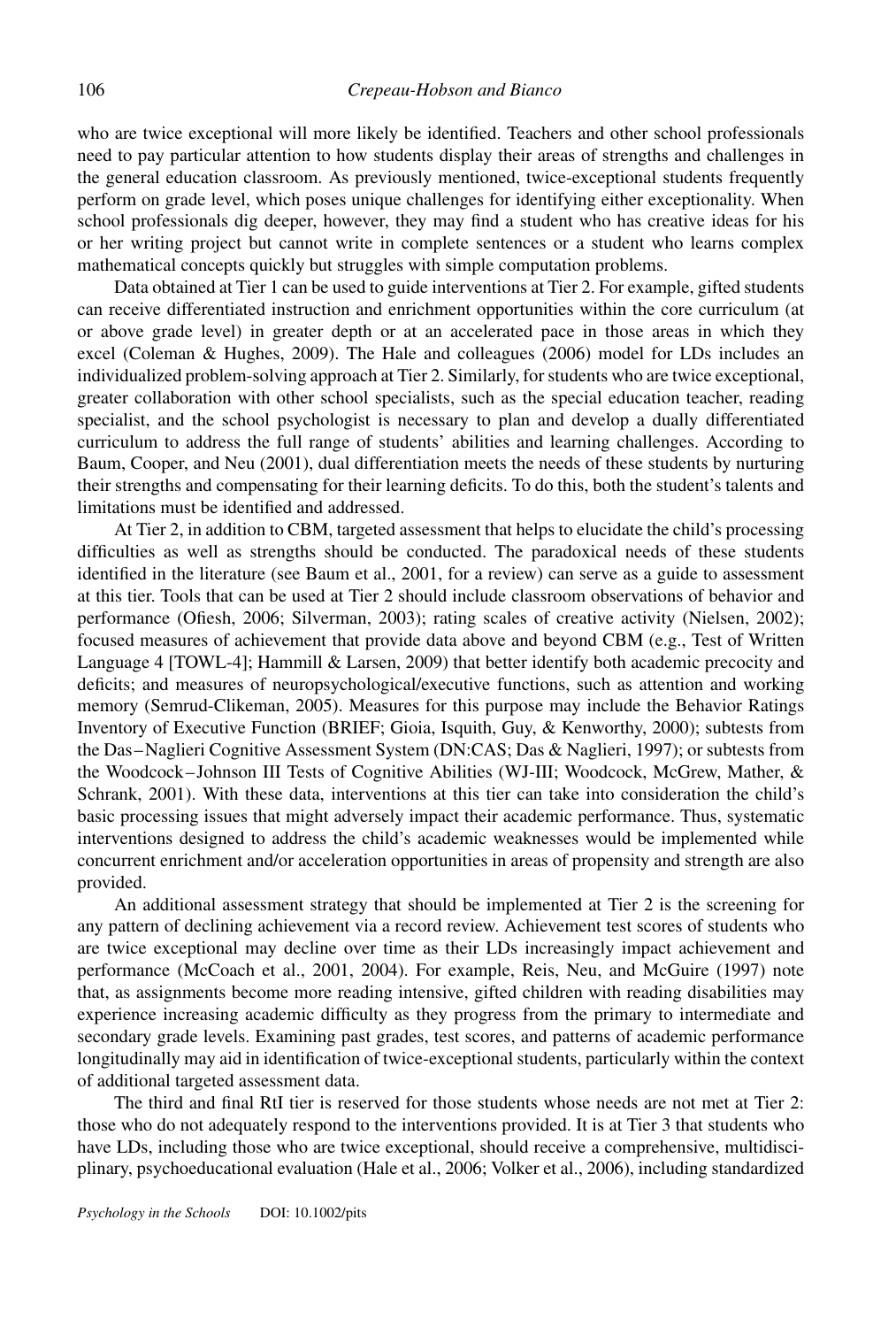assessment of the basic psychological processes (Hale et al., 2006; Volker et al., 2006). The evaluation should include a measure of cognitive ability, a full achievement battery, an interview, and observational data (McCoach et al., 2001, 2004; Volker et al., 2006) and use multiple criteria, multiple sources, and multiple methods for assessing both giftedness and learning deficits (Volker et al., 2006). Such a comprehensive evaluation will be sensitive to the specific pattern of these students' intellectual and academic strengths and weaknesses (McCoach et al., 2001, 2004; Volker et al., 2006) and will help differentiate varying learning needs (Semrud-Clikeman, 2005) across the continuum of abilities. During this evaluation, issues related to impact of the interaction of giftedness and LDs on assessment results should be considered; for example, the potential of masking (Ofiesh, 2006) and varying patterns of scores and subtest scatter (see Volker et al., 2006, for a review).

The data accrued from a multidisciplinary comprehensive evaluation can be used to develop an intervention plan that includes individualized strategies and services that are linked to the child's level of achievement to ensure academic growth (Brown & Abernethy, 2009) and ameliorate academic difficulties. Thus, both an Advanced Learning Plan and an Individualized Education Program (IEP) could result. A dually differentiated curriculum that includes opportunities for authentic problem solving and creative means of communicating ideas (Baum et al., 2001) has the potential of effectively meeting these students' complex educational needs. In addition to providing the twice-exceptional learner with special education and/or intensive, individualized services designed to address deficits, Tier 3 interventions designed for the advanced learner should also be planned and implemented. These interventions might include such things as intensive acceleration such as grade skipping, early Advanced Placement (AP) classes, or early college entrance (Hughes & Rollins, 2009). Of course, ongoing progress monitoring would be required to determine if the child is responding to all of the interventions provided. These assessment tools should be connected directly to the interventions (Volker et al., 2006) to provide valid data for decision making. Modifications of various aspects of the dually differentiated curriculum would then be made as appropriate.

#### **CONCLUSION**

RtI practices such as early intervention, effective instruction and curriculum, collaborative problem solving, and ongoing, regular progress monitoring promise to help school personnel better meet the needs of children with learning difficulties (Hale et al., 2006). Using a strengths-based model of RtI can also result in effective services for children who are gifted, as well as those who are twice exceptional. As noted by Baum and colleagues (2001), the key to meeting the needs of the twiceexceptional learner is to create the appropriate balance between attention to the child's strengths and compensating for deficits while providing authentic, challenging curricula. The integration of targeted assessment and a comprehensive evaluation into a three-tiered model of RtI is the best way to identify the diverse, contradictory learning needs of the twice-exceptional learner. This blending of standardized assessment procedures with RtI practices has the potential of benefitting these students in ways that these approaches can not when used in isolation.

#### **REFERENCES**

- Artiles, A. J., & Trent, S. C. (2000). Representation of culturally/linguistically diverse students. In C. R. Reynolds & E. Fletcher-Jantzen (Eds.), Encyclopedia of special education, Vol. 1 (2nd ed., pp. 513 – 517). New York: John Wiley & Sons.
- Batsche, G., Elliott, J., Graden, J. L., Grimes, J., Kovaleski, J. F., Prasse, D., et al. (2005). Response to intervention. Alexandria, VA: National Association of State Directors of Special Education, Inc.
- Baum. S. M. (1990). Gifted but learning disabled: A puzzling paradox. Retrieved on December 30, 2009, from http://www.hoagiesgifted.org/eric/e479.html

Baum, S. M., Cooper, C. R., & Neu, T. W. (2001). Dual differentiation: An approach for meeting the curricular needs of gifted students with learning disabilities. Psychology in the Schools, 38(5), 477 – 490.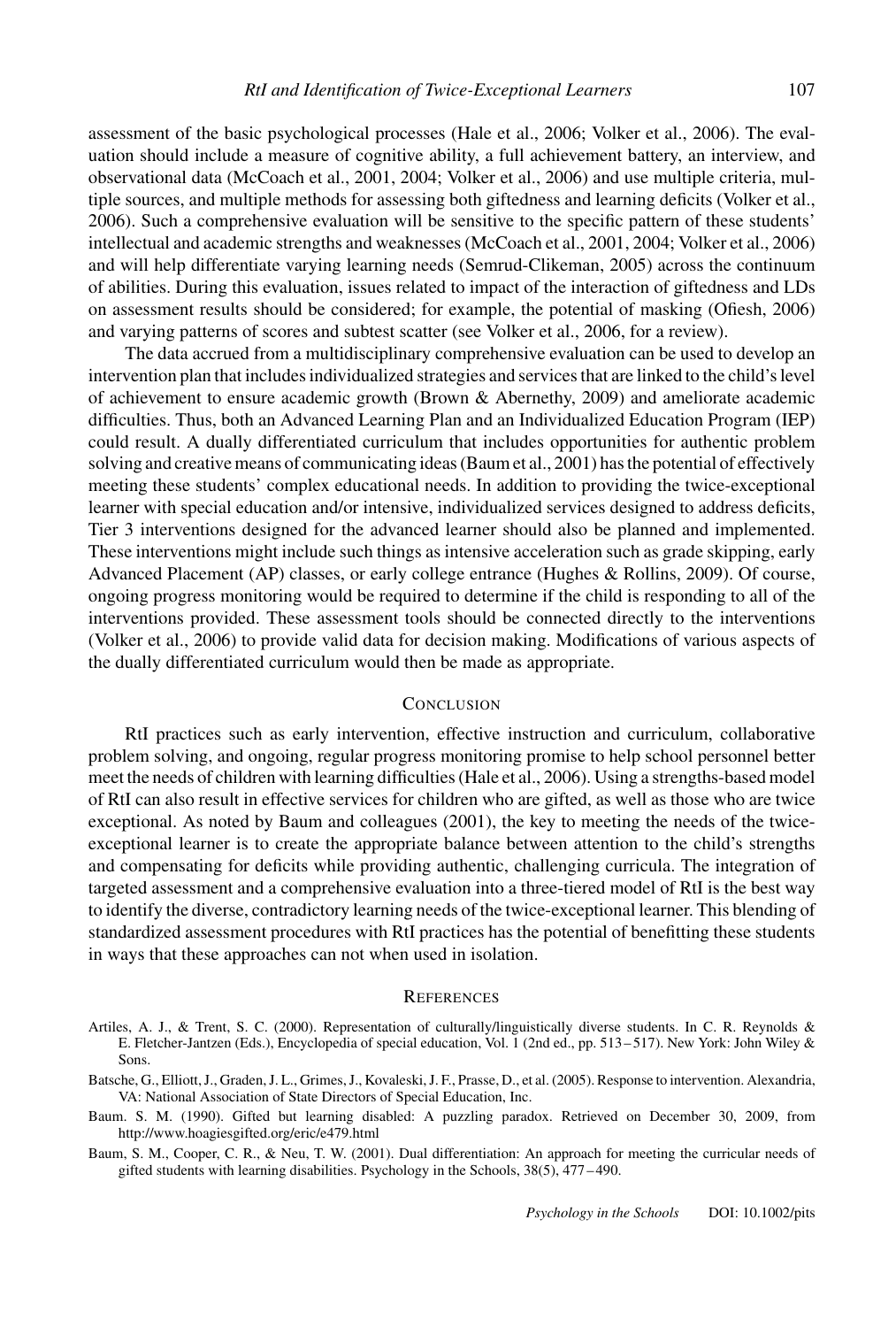- Beckley, D. (1998). Gifted and learning disabled: Twice exceptional students. Storrs, CT: The National Research Center on the Gifted and Talented.
- Berninger, V. W. (2006). Research-supported ideas for implementing reauthorized IDEA with intelligent professional psychological services. Psychology in the Schools, 43(7), 781 – 796.
- Bianco, M. (in press). Strength-based RTI: Conceptualizing a multi-tiered system for developing gifted potential. Theory into Practice.
- Brody, L. E., & Mills, C. J. (1997). Gifted children with learning disabilities: A review of the issues. Journal of Learning Disabilities, 30, 282 – 296.
- Brown, E. F., & Abernethy, S. H. (2009). Policy implications at the state and district level with RTI for gifted students. Gifted Child Today, 32(3), 52 – 57.
- Busse, T. V., Dahme, G., Wagner, H., & Wieczerkowski, W. (1986). Teacher perceptions of highly gifted students in the United States and West Germany. Gifted Child Quarterly, 30, 55 – 60.
- Callahan, C. M. (2000). Intelligence and giftedness. In R. J. Sternberg (Ed.), Handbook of intelligence (pp. 159 175). New York: Cambridge University Press.
- Clark, B. (1997). Social ideologies and gifted education in today's schools. Peabody Journal of Education, 72(3/4), 81 100.
- Coleman, M. R., & Hughes, C. E. (2009). Meeting the needs of gifted students within an RtI framework. Gifted Child Today,  $14 - 17$ .
- Colorado Exceptional Children's Education Act s.08(6)(B)(II); 300.309 (2009).
- Council for Exceptional Children (CEC). (2007). Position on Response to Intervention (RTI): The unique role of special education and special educators. Retrieved December 15, 2009, from http://www.cec.sped.org/AM/Template. cfm?Section=Home&Template=/CM/ContentDisplay.cfm&ContentID=11769
- Council for Exceptional Children, The Association for Gifted (CEC-TAG). (2009, April). Response to intervention for giftedness: A position paper. Presentation at the Council for Exceptional Children Annual Conference, Seattle, WA.
- Coutinho, M. (1995). Who will be learning disabled after the reauthorization of IDEA? Two very distinct perspectives. Journal of Learning Disabilities, 18, 664 – 668.
- Das, J. P., & Naglieri, J. A. (1997). Das-Naglieri Cognitive Assessment System. Itasca, IL: Riverside Publishing.
- Davis, G. B., & Rimm, S. B. (1998). Education of the gifted and talented (4th ed.). Boston: Allyn & Bacon.
- Davis, G. B., & Rimm, S. B. (2004). Education of the gifted and talented (5th ed.). Boston: Allyn & Bacon.
- Ehren, B., Montgomery, J., Rudebusch, J., & Whitmire, K. (2007). Responsiveness to intervention: New roles for speech-language pathologists. Retrieved August 8, 2008, from http://www.asha.org/slp/schools/prof-consult/ NewRolesSLP.htm
- Ford, D. Y., & Grantham, T. C. (2003). Providing access for culturally diverse gifted students: From deficit to dynamic thinking. Theory Into Practice,  $42(3)$ ,  $217-225$ .
- Fuchs, D., Mock, D., Morgan, P. L., & Young, C. L. (2003). Responsiveness-To-Intervention: Definitions, evidence, and applications for the learning disabilities construct. Learning Disabilities Research & Practice, 18(3), 157 – 171.
- Gentry, M. (2009). Myth 11: A comprehensive continuum of gifted education and talent development services. Gifted Child Quarterly, 53(4), 262 – 265.
- Gioia, G. A., Isquith, P. K., Guy, S. C., & Kenworthy, L. (2000). Behavior Rating Inventory of Executive Function. Odessa, FL: Psychological Assessment Resources, Inc.
- Hale, J. B., & Fiorello, C. A. (2004). School neuropsychology: A practitioner's handbook. New York: Guilford Press.
- Hale, J. B., Kaufman, A., Naglieri, J. A., & Kavale, K. A. (2006). Implementation of IDEA: Integrating response to intervention and cognitive assessment methods. Psychology in the Schools, 43(7), 753 – 770.
- Hammill, D. D., & Larsen, S. C. (2009). The Test of Written Language (4th ed.). Los Angeles: Western Psychological Services.
- Heller, K. A., Holtzman, W. H., & Messick, S. (1982). Placing children in special education: A strategy for equity. Washington, DC: National Academies Press.
- Hughes, C. E., & Coleman, M. R. (Eds.). (2009). Response to intervention special issue. Gifted Child Today, 32(3).
- Hughes, C. E., & Rollins, K. (2009). RtI for nurturing giftedness: Implications for the RtI school-based team. Gifted Child Today, 32(3), 31 – 39.
- Kavale, K. A., Holdnack, J. A., & Mostert, M. P. (2005). Responsiveness to intervention and the identification of specific learning disability: A critique and alternative proposal. Learning Disability Quarterly, 28, 2 – 16.
- Kavale, K. A., & Spaulding, L. S. (2008). Is response to intervention good policy for specific learning disability? Learning Disabilities Research & Practice, 23(4), 169 – 179.
- Lovett, B. J., & Lewandowski, L. J. (2006). Gifted students with learning disabilities: Who are they? Journal of Learning Disabilities, 39(6), 515 – 527.
- Marston, D. (2005). Tiers of intervention in responsiveness to intervention: Prevention outcomes and learning disabilities identification patterns. Journal of Learning Disabilities, 38(6), 539 – 544.